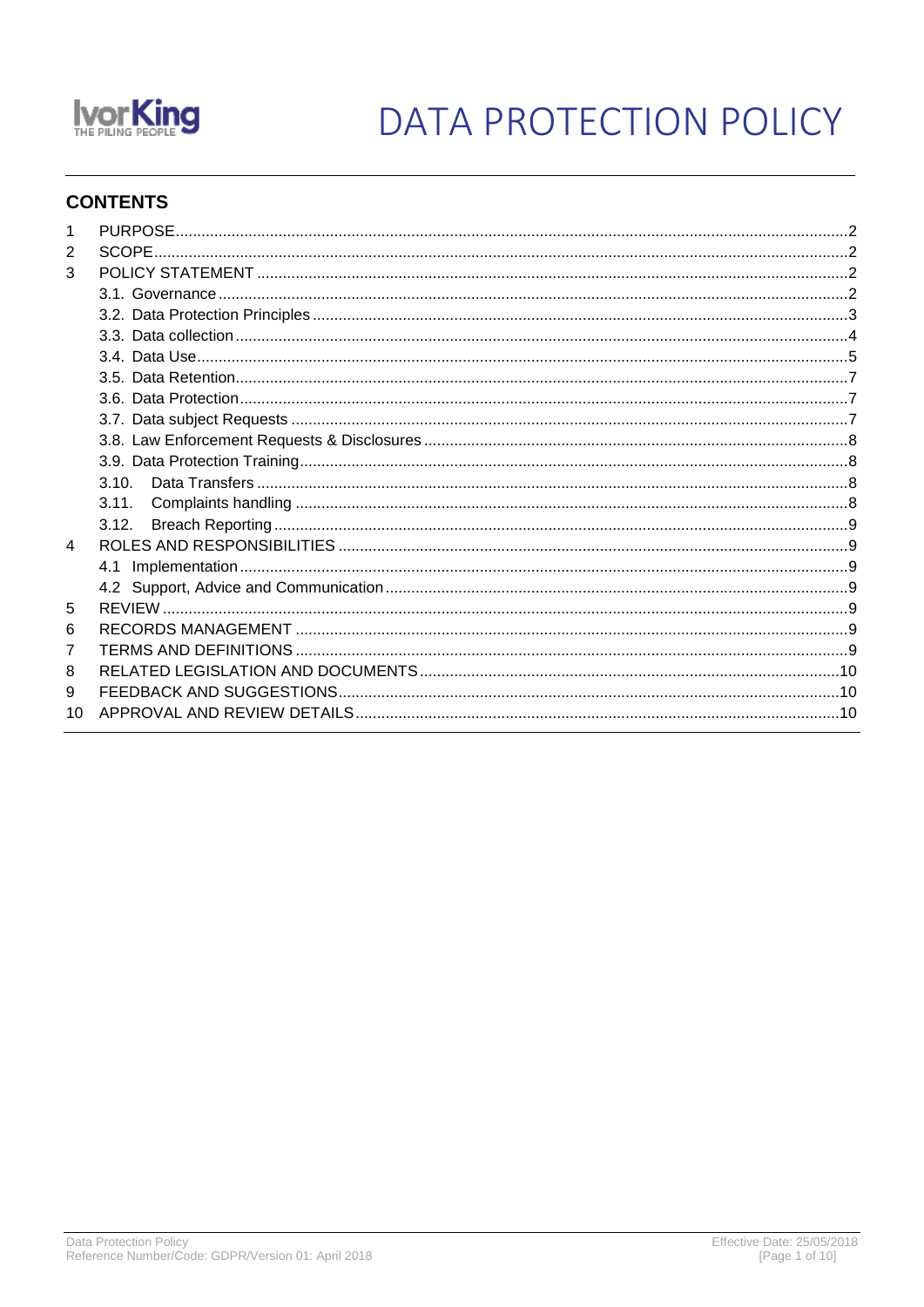## <span id="page-1-0"></span>**1 PURPOSE**

This policy establishes an effective, accountable and transparent framework for ensuring compliance with the requirements of the GDPR.

## <span id="page-1-1"></span>**2 SCOPE**

This policy applies to all Ivor King employees and all third parties responsible for the processing of personal data on behalf of Ivor King services/entities. Unless otherwise specified, for the purposes of this Policy, any references to 'Ivor King' encompasses both *Ivor King (C.E.C.) Ltd* and *IK Piling Ltd*.

## <span id="page-1-2"></span>**3 POLICY STATEMENT**

Ivor King is committed to conducting its business in accordance with all applicable data protection laws and regulations and in line with the highest standards of ethical conduct.

This policy sets forth the expected behaviours of Ivor King employees and third parties in relation to the collection, use, retention, transfer, disclosure and destruction of any personal data belonging to an Ivor King contact (i.e. the data subject).

Personal data is any information (including opinions and intentions) which relates to an identified or identifiable natural person. Personal data is subject to certain legal safeguards and other regulations, which impose restrictions on how organisations may process personal data. An organisation that handles personal data and makes decisions about its use is known as a Data Controller. Ivor King, as a Data Controller, is responsible for ensuring compliance with the data protection requirements outlined in this policy. Non-compliance may expose Ivor King to complaints, regulatory action, fines and/or reputational damage.

Ivor King's leadership is fully committed to ensuring continued and effective implementation of this policy, and expects all Ivor King employees and third parties to share in this commitment. Any breach of this policy will be taken seriously and may result in disciplinary action or business sanction.

## <span id="page-1-3"></span>**3.1.Governance**

#### **3.1.1. Data Protection Officer**

To demonstrate our commitment to data protection, and to enhance the effectiveness of our compliance efforts, Ivor King has appointed a Data Protection Officer. The Data Protection Officer operates with independence and is supported by suitability skilled individuals granted all necessary authority. The Data Protection Officer reports to Ivor King's Managing Director. The Data Protection Officer's duties include:

- Informing and advising Ivor King and its employees who carry out processing pursuant to data protection regulations, national law or European Union based data protection provisions;
- Ensuring the alignment of this policy with data protection regulations, national law or European Union based data protection provisions;
- Providing guidance with regards to carrying out Data Protection Impact Assessments (DPIAs);
- Acting as a point of contact for and cooperating with Data Protection Authorities (DPAs);
- Determining the need for notifications to one or more DPAs as a result of Ivor King's current or intended personal data processing activities;
- Making and keeping current notifications to one or more DPAs as a result of Ivor King's current or intended personal data processing activities;
- The establishment and operation of a system providing prompt and appropriate responses to data subject requests;
- Informing senior managers, officers, and directors of Ivor King of any potential corporate, civil and criminal penalties which may be levied against Ivor King and/or its employees for violation of applicable data protection laws.

Ensuring establishment of procedures and standard contractual provisions for obtaining compliance with this Policy by any third party who: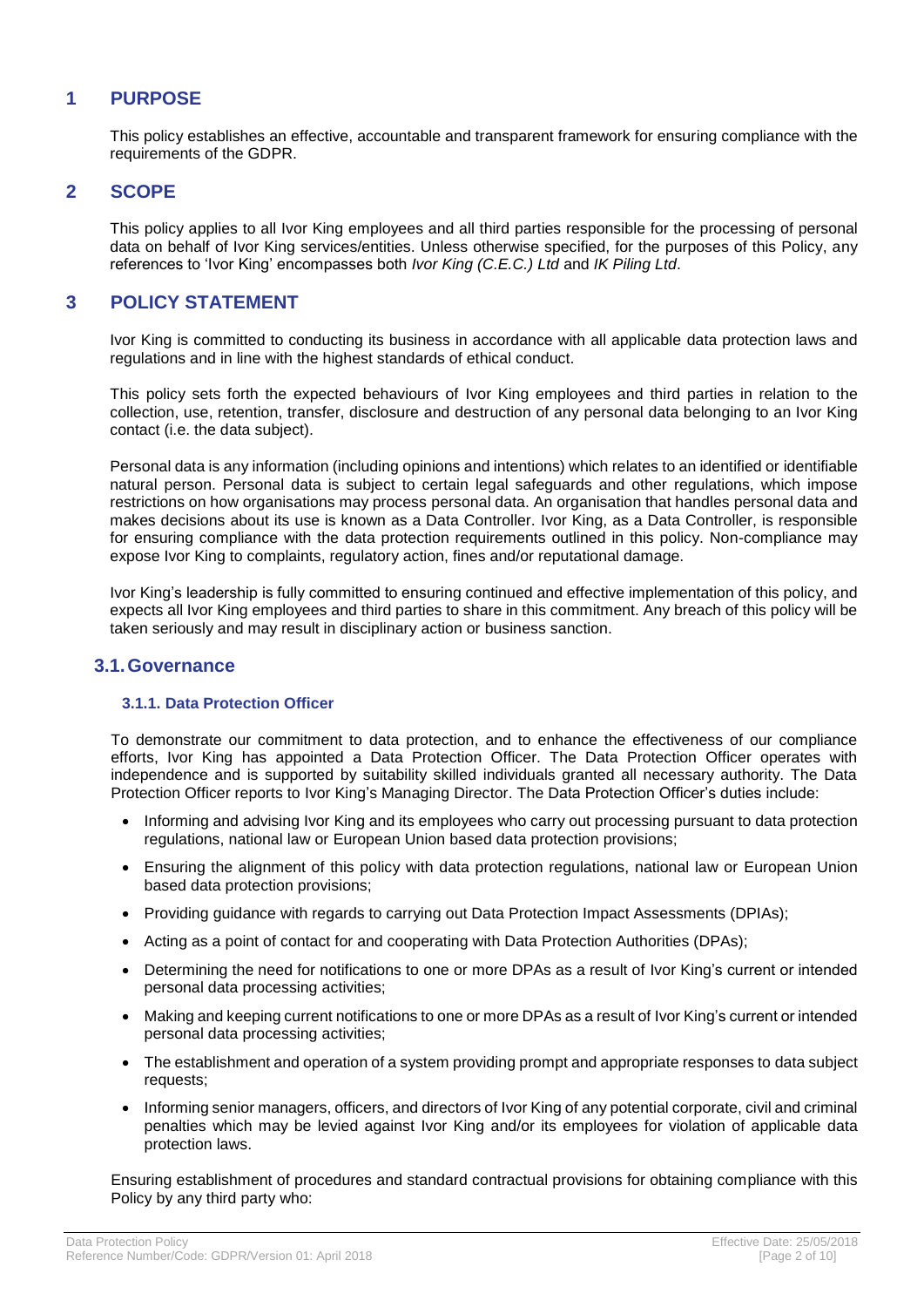- provides personal data to an Ivor King service/entity
- receives personal data from an Ivor King service/entity
- has access to personal data collected or processed by an Ivor King service/entity

## **3.1.2. Data Protection by Design**

To ensure that all data protection requirements are identified and addressed when designing new systems or processes and/or when reviewing or expanding existing systems or processes, each of them must go through an approval process before continuing. Each Ivor King service/entity must ensure that a Data Protection Impact Assessment (DPIA) is conducted, in cooperation with the Data Protection Officer, for all new and/or revised systems or processes for which it has responsibility. The subsequent findings of the DPIA must then be submitted to the CEO for review and approval. Where applicable, the Information Technology (IT) department, as part of its IT system and application design review process, will cooperate with the Data Protection Officer to assess the impact of any new technology uses on the security of personal data.

#### **3.1.3. Compliance Monitoring**

To confirm that an adequate level of compliance that is being achieved by all Ivor King services/entities in relation to this policy, the Data Protection Officer will carry out an annual data protection compliance audit for all such services/entities. Each audit will, as a minimum, assess:

- Compliance with policy in relation to the protection of personal data, including:
- The assignment of responsibilities.
	- $\checkmark$  Raising awareness.
	- $\checkmark$  Training of employees.
- The effectiveness of data protection related operational practices, including:
	- $\checkmark$  Data subject rights.
	- $\checkmark$  Personal data transfers.
	- $\checkmark$  Personal data incident management.
	- $\checkmark$  Personal data complaints handling.
	- $\checkmark$  The level of understanding of data protection policies and privacy notices.
	- $\checkmark$  The currency of data protection policies and privacy notices.
	- $\checkmark$  The accuracy of personal data being stored.
	- $\checkmark$  The conformity of data processor activities.
	- ✓ The adequacy of procedures for redressing poor compliance and personal data breaches. The Data Protection Officer, in cooperation with key business stakeholders from each Ivor King service/entity, will devise a plan with a schedule for correcting any identified deficiencies within a defined and reasonable time frame. Any major deficiencies and good practice identified will be reported to, monitored and shared by the Ivor King Senior Management team.

## <span id="page-2-0"></span>**3.2.Data Protection Principles**

Ivor King has adopted the following principles to govern its collection, use, retention, transfer, disclosure and destruction of personal data:

**Principle 1: Lawfulness, Fairness and Transparency**. Personal data shall be processed lawfully, fairly and in a transparent manner in relation to the data subject. This means, Ivor King must tell the data subject what processing will occur (transparency), the processing must match the description given to the data subject (fairness), and it must be for one of the purposes specified in the applicable data protection regulation (lawfulness).

**Principle 2: Purpose Limitation.** Personal data shall be collected for specified, explicit and legitimate purposes and not further processed in a manner that is incompatible with those purposes. This means Ivor King must specify exactly what the personal data collected will be used for and limit the processing of that personal data to only what is necessary to meet the specified purpose.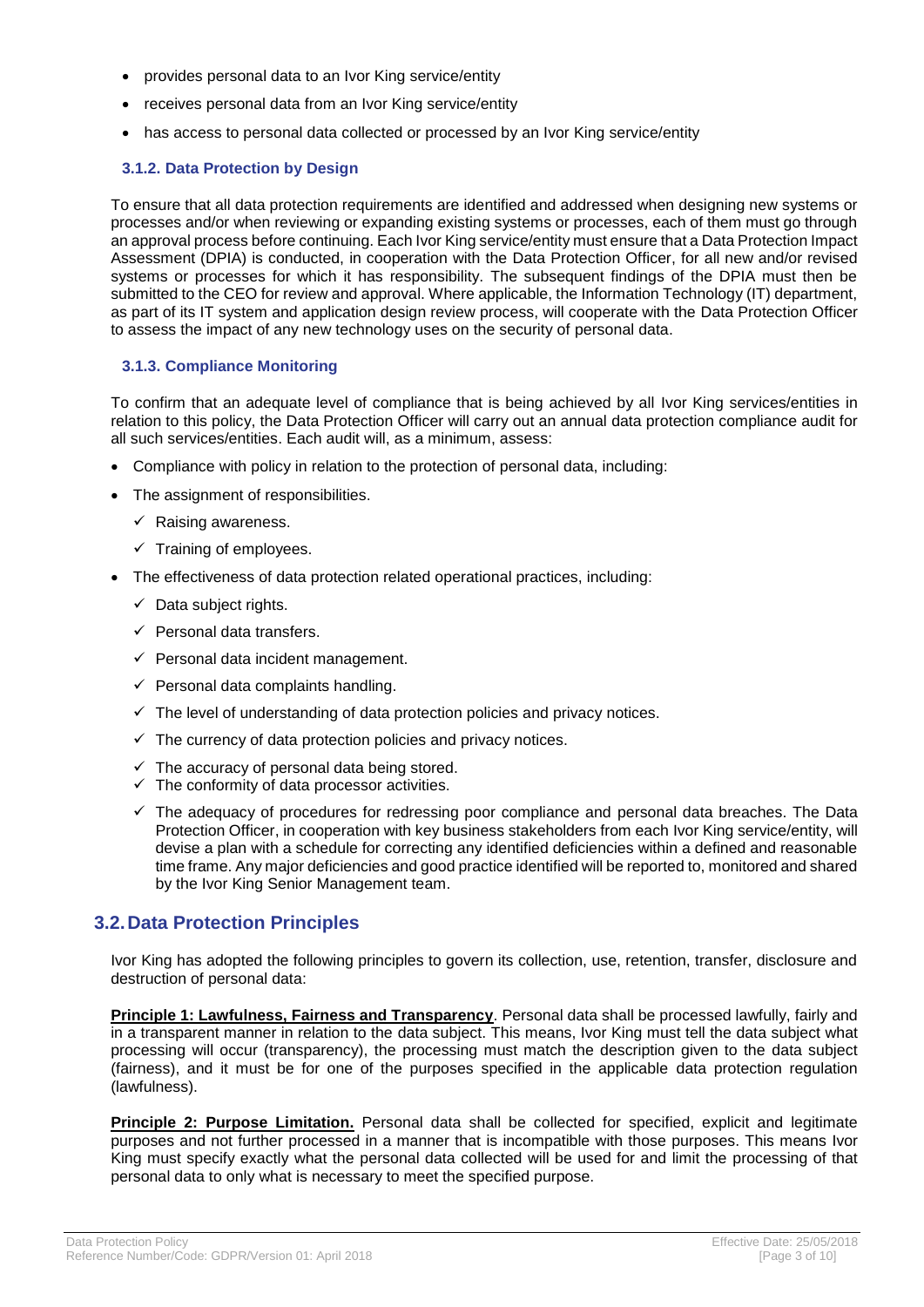**Principle 3: Data Minimisation.** Personal data shall be adequate, relevant and limited to what is necessary in relation to the purposes for which they are processed. This means Ivor King must not store any personal data beyond what is strictly required.

**Principle 4: Accuracy.** Personal data shall be accurate and, kept up to date. This means Ivor King must have in place processes for identifying and addressing out-of-date, incorrect and redundant personal data.

**Principle 5: Storage Limitation.** Personal data shall be kept in a form which permits identification of data subjects for no longer than is necessary for the purposes for which the personal data is processed. This means Ivor King must, wherever possible, store personal data in a way that limits or prevents identification of the data subject.

**Principle 6: Integrity & Confidentiality.** Personal data shall be processed in a manner that ensures appropriate security of the personal data, including protection against unauthorised or unlawful processing, and against accidental loss, destruction or damage. Ivor King must use appropriate technical and organisational measures to ensure the integrity and confidentiality of personal data is maintained at all times.

Principle 7: Accountability. The Data Controller shall be responsible for, and be able to demonstrate compliance. This means Ivor King must demonstrate that the six data protection principles (outlined above) are met for all personal data for which it is responsible.

## <span id="page-3-0"></span>**3.3.Data collection**

#### **3.3.1. Data Sources**

Personal data should be collected only from the data subject unless one of the following apply:

- The nature of the business purpose necessitates collection of the personal data from other persons or bodies.
- The collection must be carried out under emergency circumstances in order to protect the vital interests of the data subject or to prevent serious loss or injury to another person.

If personal data is collected from someone other than the data subject, the data subject must be informed of the collection unless one of the following apply:

- The data subject has received the required information by other means.
- The information must remain confidential due to a professional secrecy obligation
- A national law expressly provides for the collection, processing or transfer of the personal data.

Where it has been determined that notification to a data subject is required, notification should occur promptly, but in no case later than:

- One calendar month from the first collection or recording of the personal data
- At the time of first communication if used for communication with the data subject
- At the time of disclosure if disclosed to another recipient.

#### **3.3.2. Data subject consent**

Each Ivor King service/entity will obtain personal data only by lawful and fair means and, where appropriate with the knowledge and consent of the individual concerned. Where a need exists to request and receive the consent of an individual prior to the collection, use or disclosure of their personal data, Ivor King is committed to seeking such consent. The Data Protection Officer, in cooperation with other relevant business representatives, shall establish a system for obtaining and documenting data subject consent for the collection, processing, and/or transfer of their personal data.

#### **3.3.3. Data subject Notification**

Each Ivor King service/entity will, when required by applicable law, contract, or where it considers that it is reasonably appropriate to do so, provide data subjects with information as to the purpose of the processing of their personal data. When the data subject is asked to give consent to the processing of personal data and when any personal data is collected from the data subject, all appropriate disclosures will be made, in a manner that draws attention to them, unless one of the following apply: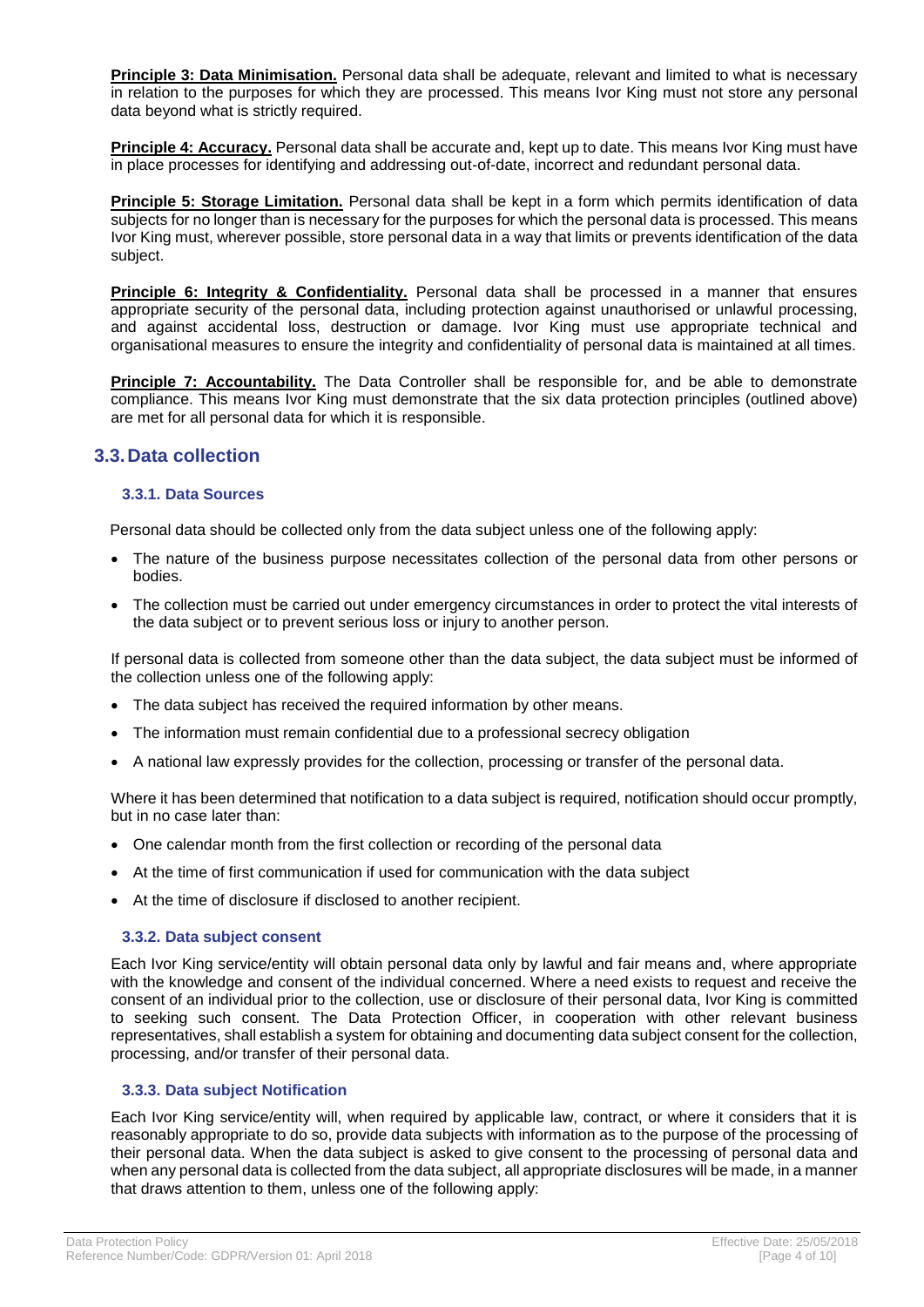- The data subject already has the information;
- A legal exemption applies to the requirements for disclosure and/or consent. The disclosures may be given orally, electronically or in writing. If given orally, the person making the disclosures should use a suitable script or form approved in advance by the Data Protection Officer. The associated receipt or form should be retained, along with a record of the facts, date, content, and method of disclosure.

#### **3.3.4. External Privacy Notices**

Each external website provided by Ivor King will include an online 'Privacy Notice' and an online 'Cookie Notice' fulfilling the requirements of applicable law.

## <span id="page-4-0"></span>**3.4.Data Use**

#### **3.4.1. Data processing**

Ivor King uses the personal data of its contacts for the following broad purposes:

- The general running and business administration of Ivor King services/entities.
- To provide services to Ivor King's stakeholders.
- The ongoing administration and management of customer services.

The use of a contact's information should always be considered from their perspective and whether the use will be within their expectations or if they are likely to object. For example, it would clearly be within a contact's expectations that their details will be used by Ivor King to respond to a contact request for information about the products and services on offer. However, it will not be within their reasonable expectations that Ivor King would then provide their details to third parties for marketing purposes.

Each Ivor King service/entity will process personal data in accordance with all applicable laws and applicable contractual obligations. More specifically, Ivor King will not process personal data unless at least one of the following requirements are met:

- The data subject has given consent to the processing of their personal data for one or more specific purposes.
- Processing is necessary for the performance of a contract to which the data subject is party or in order to take steps at the request of the data subject prior to entering into a contract.
- Processing is necessary for compliance with a legal obligation to which the Data Controller is subject.
- Processing is necessary in order to protect the vital interests of the data subject or of another natural person.
- Processing is necessary for the performance of a task carried out in the public interest or in the exercise of official authority vested in the Data Controller.
- Processing is necessary for the purposes of the legitimate interests pursued by the Data Controller or by a third party (except where such interests are overridden by the interests or fundamental rights and freedoms of the data subject, in particular where the data subject is a child).

There are some circumstances in which personal data may be further processed for purposes that go beyond the original purpose for which the personal data was collected. When making a determination as to the compatibility of the new reason for processing, guidance and approval must be obtained from the Data Protection Officer before any such processing may commence.

- In any circumstance where consent has not been gained for the specific processing in question, Ivor King will address the following additional conditions to determine the fairness and transparency of any processing beyond the original purpose for which the personal data was collected: Any link between the purpose for which the personal data was collected and the reasons for intended further processing.
- The context in which the personal data has been collected, in particular regarding the relationship between data subject and the Data Controller.
- The nature of the personal data, in particular whether special categories of data are being processed, or whether personal data related to criminal convictions and offences are being processed.
- The possible consequences of the intended further processing for the data subject.
- The existence of appropriate safeguards pertaining to further processing, which may include encryption, anonymisation or pseudonymisation.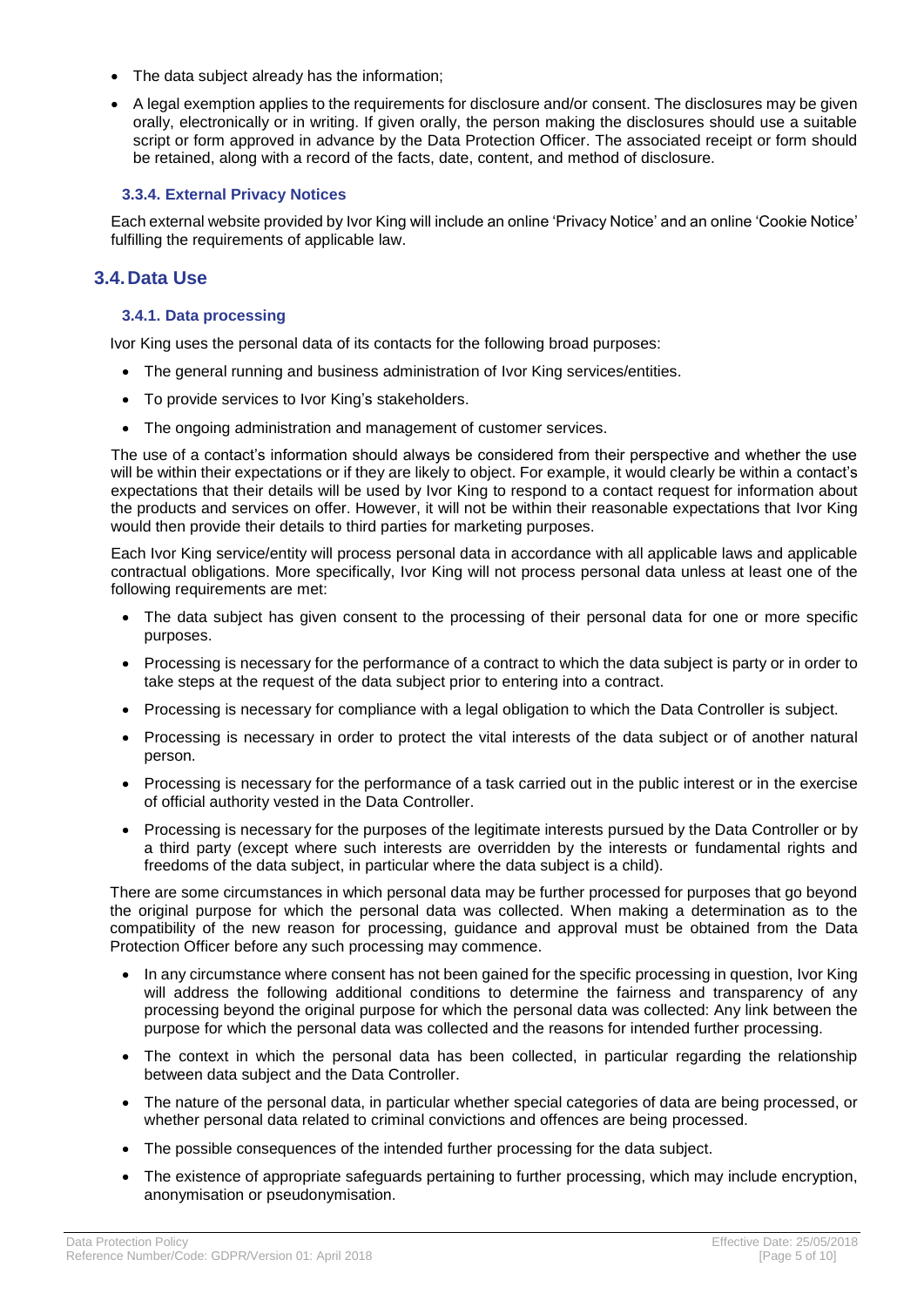#### **3.4.2. Special Categories of Data**

Ivor King will only process special categories of data (also known as sensitive data) where the data subject expressly consents to such processing or where one of the following conditions apply:

- The processing relates to personal data which has already been made public by the data subject.
- The processing is necessary for the establishment, exercise or defence of legal claims.
- The processing is specifically authorised or required by law.
- The processing is necessary to protect the vital interests of the data subject or of another natural person where the data subject is physically or legally incapable of giving consent.
- Further conditions, including limitations, based upon national law related to the processing of genetic data, biometric data or data concerning health.

In any situation where special categories of data are to be processed, prior approval must be obtained from the Data Protection Officer, and the basis for the processing clearly recorded with the personal data in question. Where special categories of data are being processed, Ivor King will adopt additional protection measures.

#### **3.4.3. Children's Data**

Children under the age of 14 are unable to consent to the processing of personal data for information society services (any service normally provided for payment, by electronic means and at the individual request of a recipient of services). Consent must be sought from the person who holds parental responsibility over the child. However, it should be noted that where processing is lawful under other grounds, consent need not be obtained from the child or the holder of parental responsibility.

#### **3.4.4. Data Quality**

Each Ivor King service/entity will adopt all necessary measures to ensure that the personal data it collects and processes is complete and accurate in the first instance, and is updated to reflect the current situation of the data subject. The measures adopted by Ivor King to ensure data quality include:

- Correcting personal data known to be incorrect, inaccurate, incomplete, ambiguous, misleading or outdated, even if the data subject does not request rectification.
- Keeping personal data only for the period necessary to satisfy the permitted uses or applicable statutory retention period.
- The removal of personal data if in violation of any of the data protection principles or if the personal data is no longer required.
- Restriction, rather than deletion of personal data, insofar as:
	- $\checkmark$  a law prohibits erasure.
	- $\checkmark$  erasure would impair legitimate interests of the data subject.
	- $\checkmark$  the data subject disputes that their personal data is correct and it cannot be clearly ascertained whether their information is correct or incorrect.

#### **3.4.5. Profiling & Automated Decision Making**

Ivor King will only engage in profiling and automated decision-making where it is necessary to enter into, or to perform, a contract with the data subject or where it is authorised by law. Where an Ivor King service/entity utilises profiling and automated decision-making, this will be disclosed to the relevant data subjects. In such cases the data subject will be given the opportunity to:

- Express their point of view.
- Obtain an explanation for the automated decision.
- Review the logic used by the automated system.
- Supplement the automated system with additional data.
- Have a human carry out a review of the automated decision.
- Contest the automated decision.

Object to the automated decision-making being carried out. Each Ivor King service/entity must also ensure that all profiling and automated decision-making relating to a data subject is based on accurate data.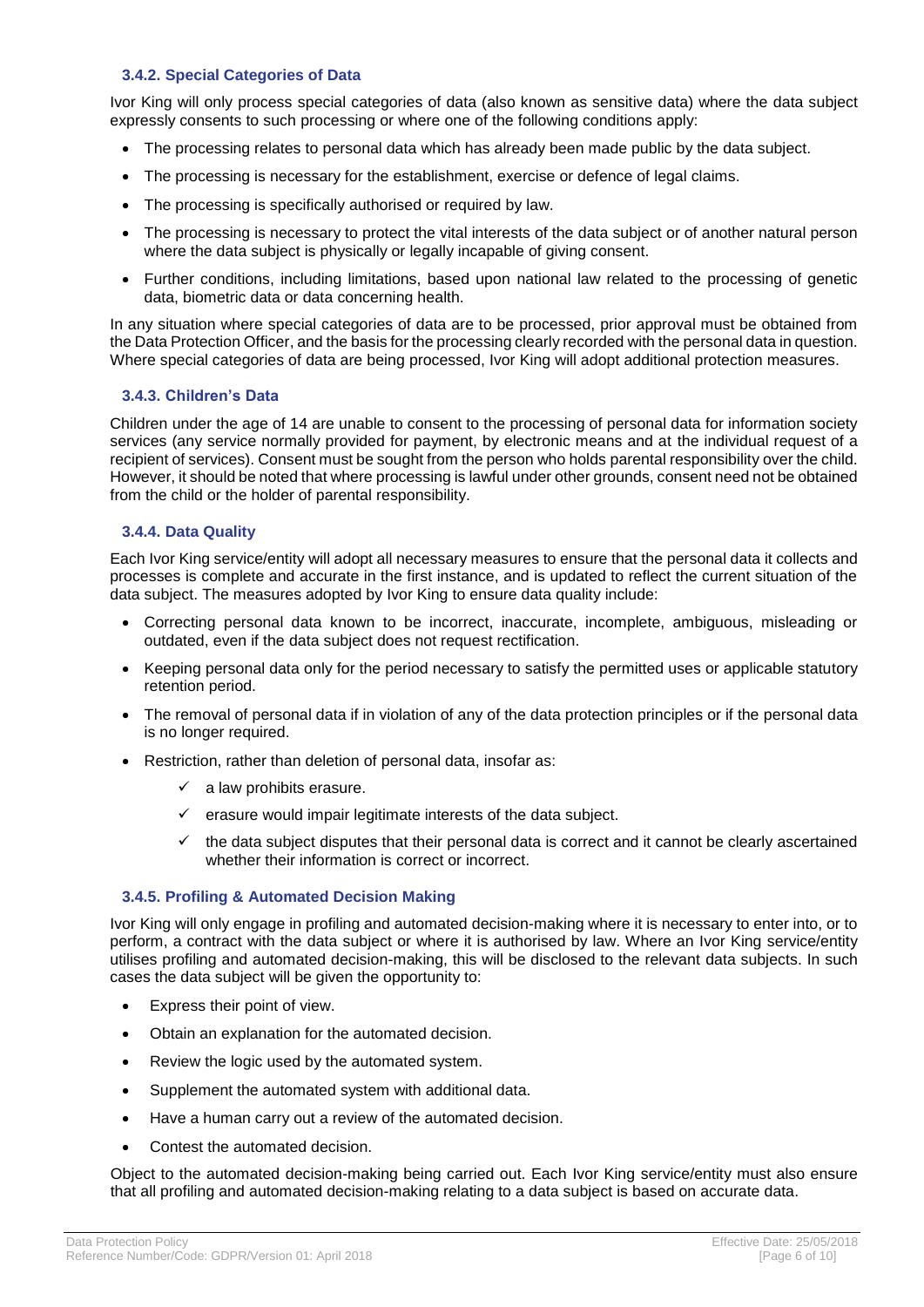#### **3.4.6. Digital Marketing**

As a general rule Ivor King will not send promotional or direct marketing material to an Ivor King Contact through digital channels such as mobile phones, email and the Internet, without first obtaining their consent. Any Ivor King service/entity wishing to carry out a digital marketing campaign without obtaining prior Consent from the data subject must first have it approved by the Data Protection Officer. Where personal data processing is approved for digital marketing purposes, the data subject must be informed at the point of first contact that they have the right to object, at any stage, to having their data processed for such purposes. If the data subject puts forward an objection, digital marketing related processing of their personal data must cease immediately and their details should be kept on a suppression list with a record of their opt-out decision, rather than being completely deleted. It should be noted that where digital marketing is carried out in a 'business to business' context, there is no legal requirement to obtain an indication of Consent to carry out digital marketing to individuals provided that they are given the opportunity to opt-out.

## <span id="page-6-0"></span>**3.5.Data Retention**

To ensure fair processing, personal data will not be retained by Ivor King for longer than necessary in relation to the purposes for which it was originally collected, or for which it was further processed. The length of time for which Ivor King services/entities need to retain personal data is set out in Ivor King's '*Data Retention Policy'*. This takes into account the legal and contractual requirements, both minimum and maximum, that influence the retention periods set forth in the schedule. All personal data should be deleted or destroyed as soon as possible where it has been confirmed that there is no longer a need to retain it.

## <span id="page-6-1"></span>**3.6.Data Protection**

Each Ivor King service/entity will adopt physical, technical, and organisational measures to ensure the security of personal data. This includes the prevention of loss or damage, unauthorised alteration, access or processing, and other risks to which it may be exposed by virtue of human action or the physical or natural environment. A summary of the personal data related security measures is provided below:

- Prevent unauthorised persons from gaining access to data processing systems in which personal data are processed.
- Prevent persons entitled to use a data processing system from accessing personal data beyond their needs and authorisations.
- Ensure that personal data in the course of electronic transmission during transport cannot be read, copied, modified or removed without authorisation.
- Ensure that access logs are in place to establish whether, and by whom, the personal data was entered into, modified on or removed from a data processing system.
- Ensure that in the case where processing is carried out by a Data Processor, the data can be processed only in accordance with the instructions of the Data Controller.
- Ensure that personal data is protected against undesired destruction or loss.
- Ensure that personal data collected for different purposes can and is processed separately.
- Ensure that personal data is not kept longer than necessary

## <span id="page-6-2"></span>**3.7.Data Subject Requests**

The Data Protection Officer will establish a system to enable and facilitate the exercise of data subject rights related to:

- Information access.
- Objection to processing.
- Objection to automated decision-making and profiling.
- Restriction of processing.
- Data portability.
- Data rectification.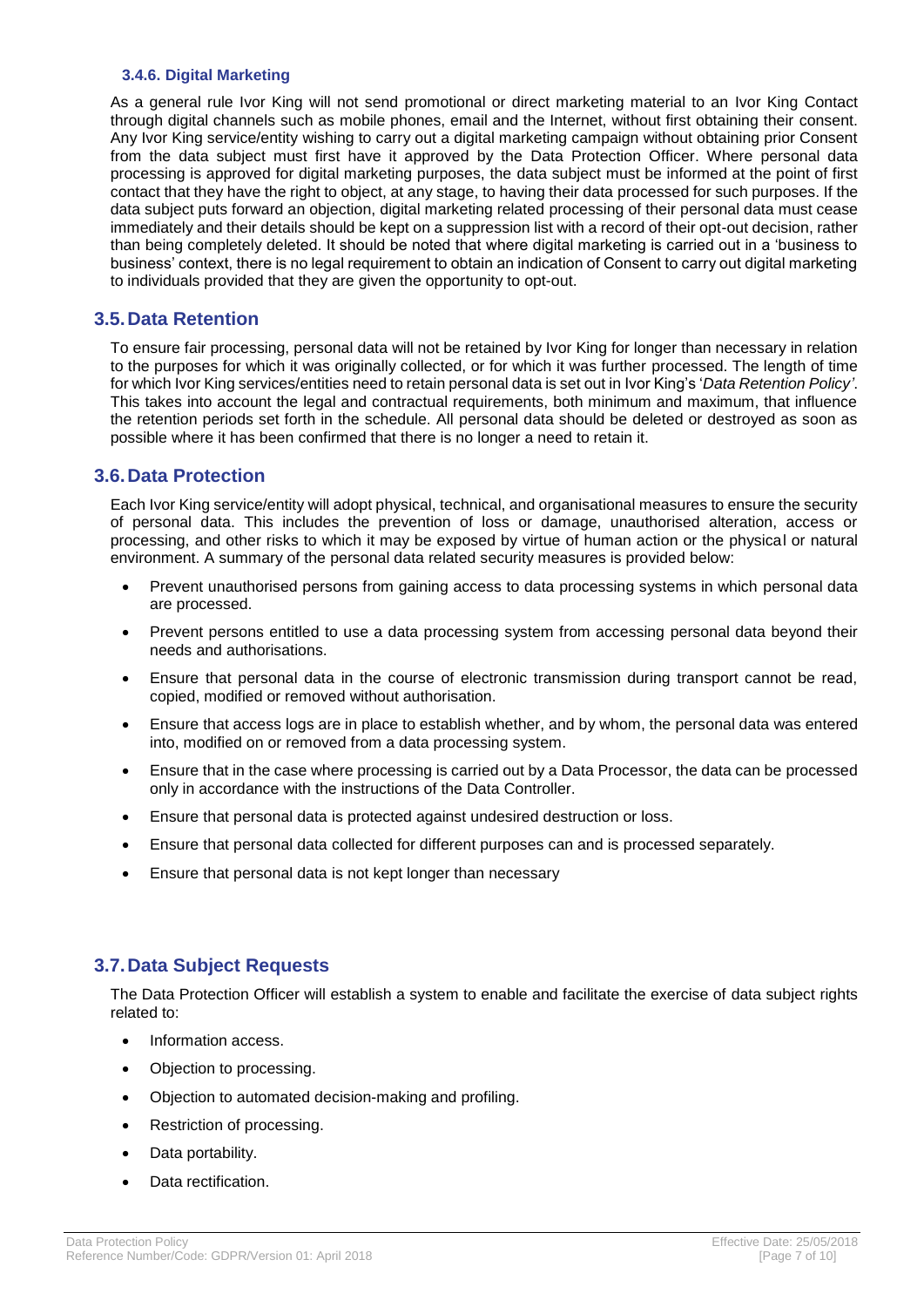• Data erasure. If an individual makes a request relating to any of the rights listed above

Ivor King will consider each such request in accordance with all applicable data protection laws and regulations. No administration fee will be charged for considering and/or complying with such a request unless the request is deemed to be unnecessary or excessive in nature. data subjects are entitled to obtain, based upon a request made in writing/email to: **dpo@ivorking.co.uk**

It should be noted that situations may arise where providing the information requested by a data subject would disclose personal data about another individual. In such cases, information must be redacted or withheld as may be necessary or appropriate to protect that person's rights. Detailed guidance for dealing with requests from data subjects can be found in Ivor King's '*Data Subject Access Rights Policy and Procedure*' document.

## <span id="page-7-0"></span>**3.8.Law Enforcement Requests & Disclosures**

In certain circumstances, it is permitted that personal data be shared without the knowledge or consent of a data subject. This is the case where the disclosure of the personal data is necessary for any of the following purposes:

- The prevention or detection of crime.
- The apprehension or prosecution of offenders.
- The assessment or collection of a tax or duty.
- By the order of a court or by any rule of law.

If an Ivor King service/entity processes personal data for one of these purposes, then it may apply an exception to the processing rules outlined in this policy but only to the extent that not doing so would be likely to prejudice the case in question. If any Ivor King service/entity receives a request from a court or any regulatory or law enforcement authority for information relating to an Ivor King contact, you must immediately notify the Data Protection Officer who will provide comprehensive guidance and assistance.

## <span id="page-7-1"></span>**3.9.Data Protection Training**

All Ivor King employees that have access to personal data will have their responsibilities under this policy outlined to them as part of their staff induction training. In addition, each Ivor King service/entity will provide regular Data Protection training and procedural guidance for their staff.

## <span id="page-7-2"></span>**3.10. Data Transfers**

Ivor King services/entities may transfer personal data to internal or third party recipients located in another country where that country is recognised as having an adequate level of legal protection for the rights and freedoms of the relevant data subjects. Where transfers need to be made to countries lacking an adequate level of legal protection (i.e. third countries), they must be made in compliance with an approved transfer mechanism. Ivor King services/entities may only transfer personal data where one of the transfer scenarios list below applies:

- The data subject has given Consent to the proposed transfer.
- The transfer is necessary for the performance of a contract with the data subject
- The transfer is necessary for the implementation of pre-contractual measures taken in response to the data subject's request.
- The transfer is necessary for the conclusion or performance of a contract concluded with a third party in the interest of the data subject.
- The transfer is legally required on important public interest grounds.
- The transfer is necessary for the establishment, exercise or defence of legal claims.
- The transfer is necessary in order to protect the vital interests of the data subject

## <span id="page-7-3"></span>**3.11. Complaints Handling**

Data subjects with a complaint about the processing of their personal data, should put forward the matter in writing to the Data Protection Officer. An investigation of the complaint will be carried out to the extent that is appropriate based on the merits of the specific case. The Data Protection Officer will inform the data subject of the progress and the outcome of the complaint within a reasonable period. If the issue cannot be resolved through consultation between the data subject and the Data Protection Officer, then the data subject may, at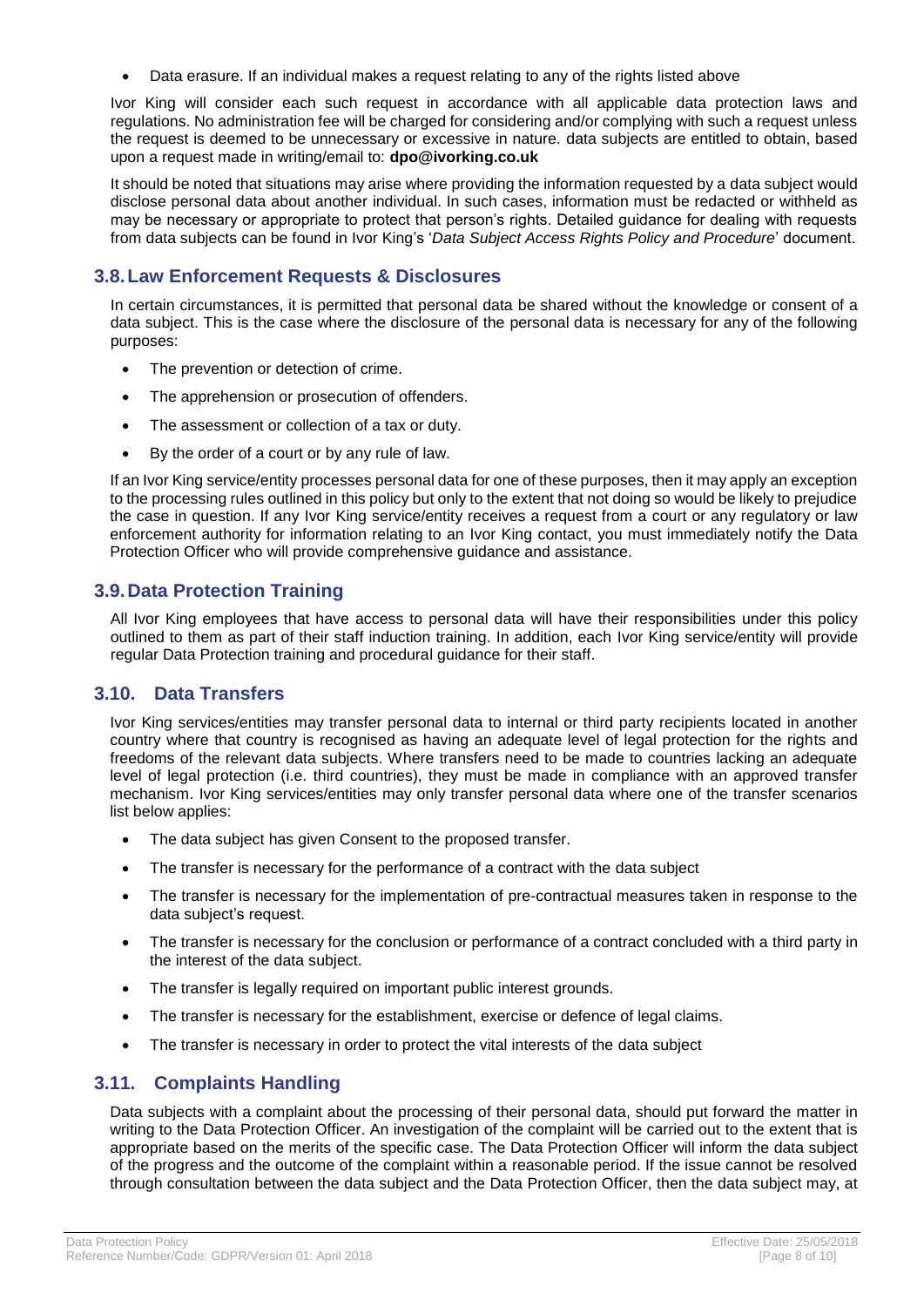their option, seek redress through mediation, binding arbitration, litigation, or via complaint to the Data Protection Authority within the applicable jurisdiction.

## <span id="page-8-0"></span>**3.12. Breach Reporting**

Any individual who suspects that a personal data breach has occurred due to the theft or exposure of personal data must immediately notify the Data Protection Officer providing a description of what occurred. Notification of the incident can be made via e-mail, by calling 024 7639 7272. The Data Protection Officer will investigate all reported incidents to confirm whether or not a personal data breach has occurred. If a personal data breach is confirmed, the Data Protection Officer will follow the relevant authorised procedure based on the criticality and quantity of the personal data involved. For severe personal data breaches, Ivor King's Senior Management Team will initiate and chair an emergency response team to coordinate and manage the personal data breach response.

## <span id="page-8-1"></span>**4 ROLES AND RESPONSIBILITIES**

#### <span id="page-8-2"></span>**4.1 Implementation**

The management team of each Ivor King service/entity must ensure that all Ivor King employees responsible for the processing of personal data are aware of and comply with the contents of this policy. In addition, each Ivor King service/entity will make sure all third parties engaged to process personal data on their behalf (i.e. their data processors) are aware of and comply with the contents of this policy. Assurance of such compliance must be obtained from all third parties, whether companies or individuals, prior to granting them access to personal data controlled by Ivor King.

## <span id="page-8-3"></span>**4.2 Support, Advice and Communication**

For advice and support in relation to this policy, please contact the Data Protection Officer on 024 7639 7272 or email **dpo@ivorking.co.uk**

## <span id="page-8-4"></span>**5 REVIEW**

This policy will be reviewed by the Data Protection Officer every three years, unless there are any changes to regulations or legislation that would enable a review earlier.

## <span id="page-8-5"></span>**6 RECORDS MANAGEMENT**

Staff must maintain all records relevant to administering this policy and procedure in electronic form in a recognised Ivor King record keeping system.

All records relevant to administering this policy and procedure will be maintained for a period of 5 years.

## <span id="page-8-6"></span>**7 TERMS AND DEFINITIONS**

**General Data Protection Regulation (GDPR):** The General Data Protection Regulation (GDPR) (Regulation (EU) 2016/679) is a regulation by which the European Parliament, the Council of the European Union and the European Commission intend to strengthen and unify data protection for all individuals within the European Union (EU). It also addresses the export of personal data outside the EU.

**Data Controller:** the entity that determines the purposes, conditions and means of the processing of personal data.

**Data Processor:** the entity that processes data on behalf of the Data Controller.

**Data Protection Authority:** national authorities tasked with the protection of data and privacy as well as monitoring and enforcement of the data protection regulations within the Union.

**Data Protection Officer (DPO):** an expert on data privacy who works independently to ensure that an entity is adhering to the policies and procedures set forth in the GDPR.

**Data subject:** a natural person whose personal data is processed by a controller or processor.

**personal data:** any information related to a natural person or 'data subject', that can be used to directly or indirectly identify the person.